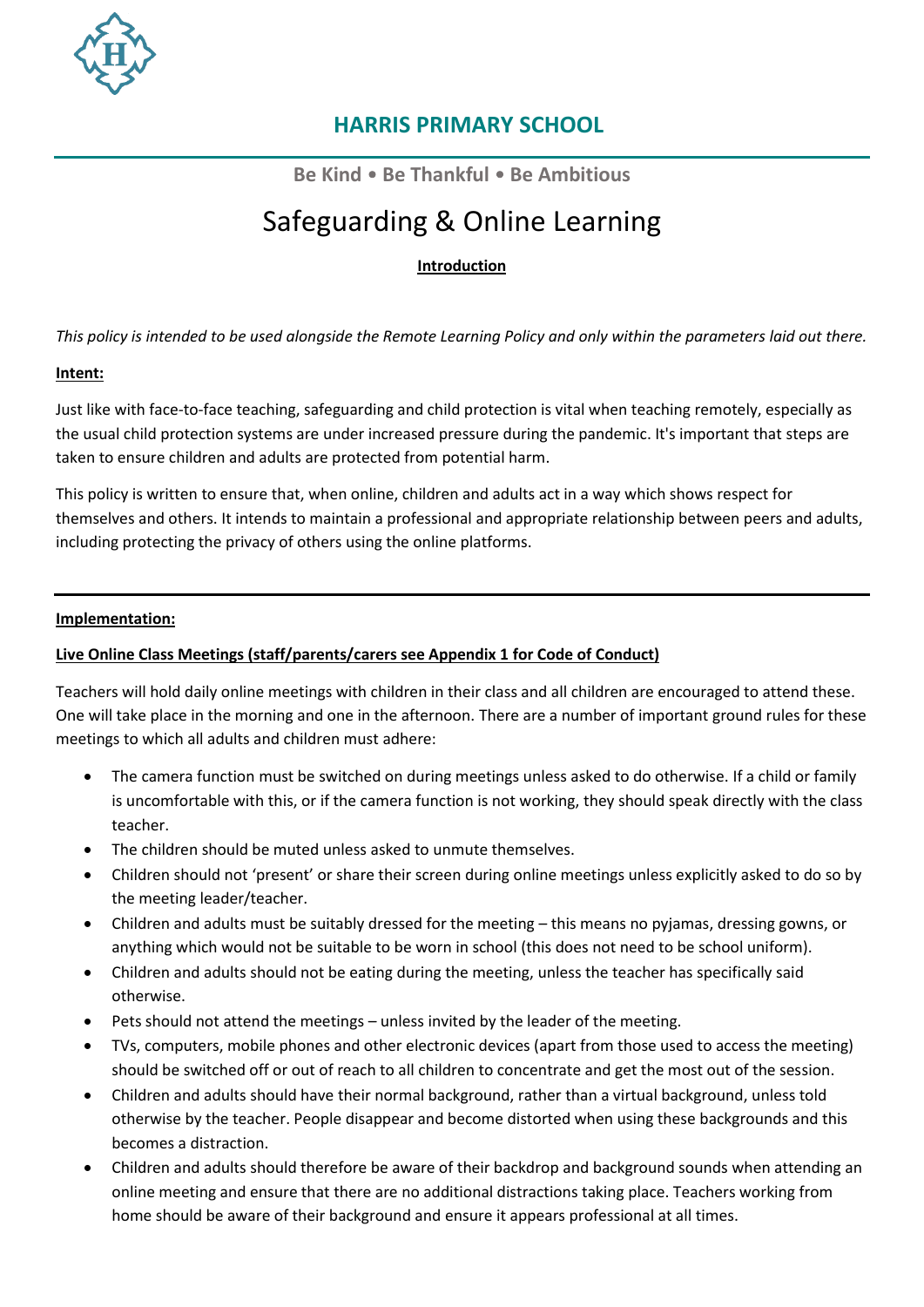

**Be Kind** • **Be Thankful** • **Be Ambitious**

- Children should only have the meeting screen active during the session. No games being played simultaneously.
- Children should stay in their seat (and not swing round in swivel chairs) when the teacher is speaking. The teacher may ask children to complete activities which involve being up and about, but other than these cases, children should remain seated.
- There should be no instant messaging in the 'chat' function of the meetings unless told otherwise by the teacher. Teachers should turn this off when they set up the meeting if they do not want the children to use it.
- Children must not record online meetings under any circumstances. They must not take photographs or screenshots of the meeting through the use of any browser extensions, recording software or mobile phones.

#### **Maintaining professional boundaries**

Teaching online is different to teaching face-to-face. But adults should always maintain professional relationships with children and young people. Staff are reminded of the Harris Primary School Staff Code of Conduct and should follow these guidelines, behaving accordingly at all times.

If recording or live streaming lessons, teachers should be in a neutral area where nothing personal or inappropriate can be seen or heard in the background.

Staff and volunteers should never give children their personal contact details or add, follow or interact with them using a personal social media account.

#### **Adult to child ratios**

It's best practice to have at least two adults present when working with children and young people. This applies both on- and offline. The number of adults needed for online lessons will vary depending on the children's age and stage of development, and the activities being carried out.

- Whole-class video meetings, where several children are present, will be carried out by the teacher who can request an additional person if they feel it is necessary depending on the specific needs of the children in the cohort.
- If attending a 1:1 video meeting with a child or a family (for example, for wellbeing purposes), there must always be an additional staff member present. It should be considered who this would be to ensure it does not negatively impact on the meeting outcome. If appropriate, following introductions, the additional staff member can have their camera function off and can be muted. They will then be attending the meeting 'in the background' for safeguarding purposes only. In some cases, it will also be appropriate for them to be present in the meeting for support.
- If staff are using 'breakout rooms' on an online platform, consideration must be had for how these will be appropriately supervised.
- When using Google Classroom, staff should be aware of using private comments for giving feedback and ensure they maintain professional boundaries at all times. The school Learning Mentor will be a second adult on the classrooms and will have access to all comments as an additional safeguard for teachers.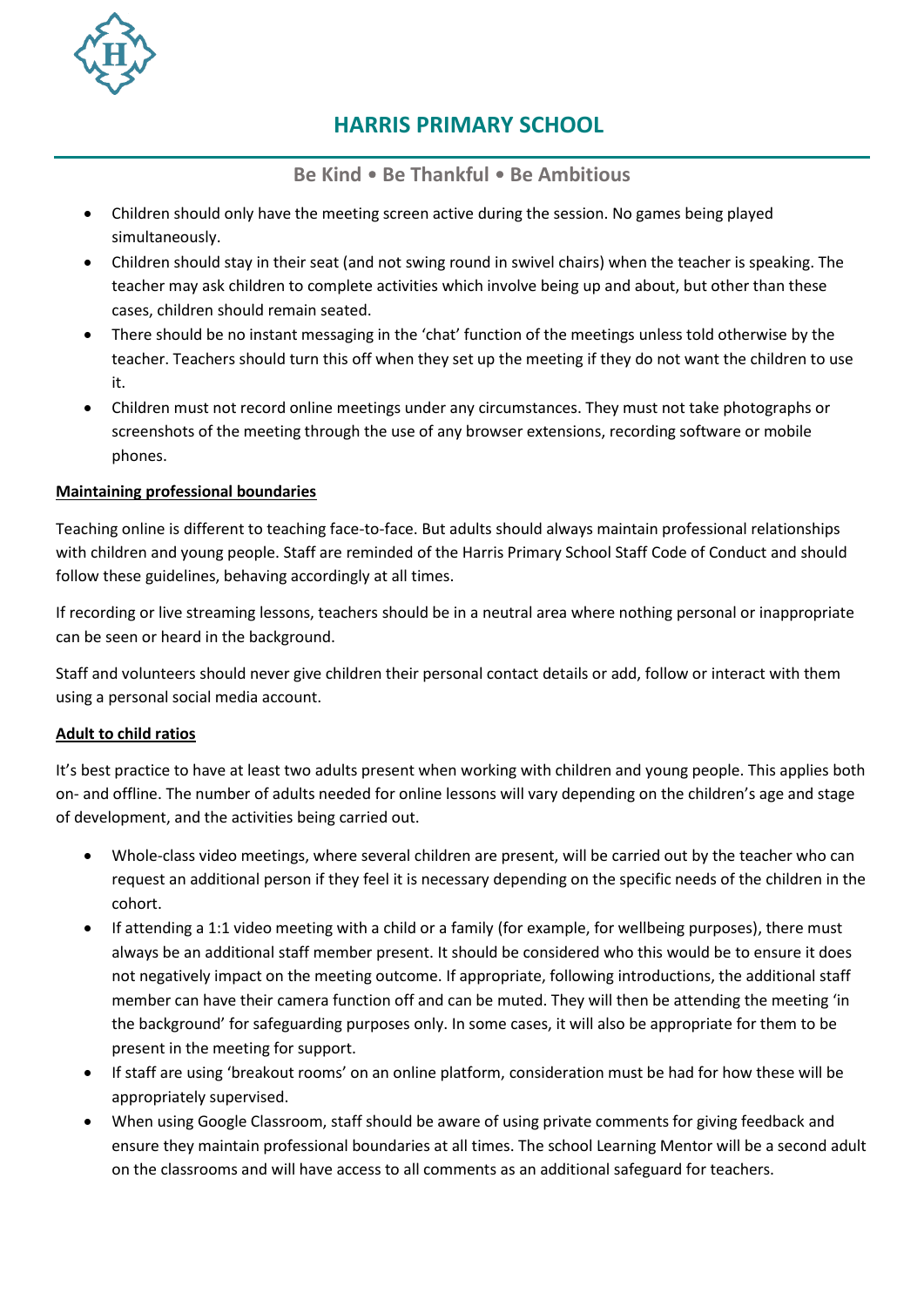

#### **Be Kind** • **Be Thankful** • **Be Ambitious**

#### **Managing behaviour**

All children should feel safe using video meetings and other online learning platforms. When conducting online meetings, lessons or contact with children, staff should follow the school's behaviour management policy.

- Remind the child about the code of behaviour and ask them to comply with it.
- Give them an opportunity to change the way they're behaving.
- If the inappropriate behaviour continues, a formal warning should be issued. Record the incident and inform their parents or carers as appropriate.
- Talk about what happened and agree what support is needed to improve behaviour in the future.
- Decide whether a sanction, like restricting the use of certain facilities, is appropriate.
- If the young person's behaviour continues to be a problem, issue a final warning. Record the incident and inform their parents or carers as appropriate.
- At this point, staff may need to talk with them and their parents about other services that might be better able to give them the support they need.

#### **Contacting children at home**

Sometimes staff might need to contact children individually, for example to give feedback on their remote learning or for wellbeing purposes. According to DfE guidelines, all children will have weekly contact from their teacher to check on their wellbeing while they are spending more time at home than usual. Each child will have different needs and circumstances while they are spending more time at home than usual, so it is important that staff consider how best to do this in a way that is suitable for each child and their family whilst also making sure the child is safe and supported. Online video meetings are an appropriate way to have contact with children in the class in most cases.

School staff should only contact children during normal school hours, or at times agreed by the school leadership team (DfE, 2020).

Any one-to-one sessions, for example pastoral care meetings, should be risk assessed and approved by the school's leadership team (DfE, 2020). Make sure staff know what safeguarding measures to take if they are having a one-toone conversation with a child, and what to do if they have any concerns about a child's welfare (see above – 'Adult to child ratios').

Staff will use parents' or carers' email addresses or phone numbers to communicate with children, unless this poses a safeguarding risk. Staff must use school accounts to communicate via email or online platforms, never personal accounts. Any phone calls should be made from a blocked number or the school telephone so that teachers' personal contact details are not visible.

If staff members are accessing families' contact details at home, they must ensure they comply with the [Data](https://www.legislation.gov.uk/ukpga/2018/12/contents/enacted)  [Protection Act 2018.](https://www.legislation.gov.uk/ukpga/2018/12/contents/enacted)

#### **Livestreaming**

Livestreaming can be used to broadcast an event taking place in school or to view external events such as Science sessions, live P.E. sessions, community sessions or those which would normally have involved a visitor to school. It's also a valuable educational medium which can allow teachers to host live lessons (although this is not part of the current remote learning provision).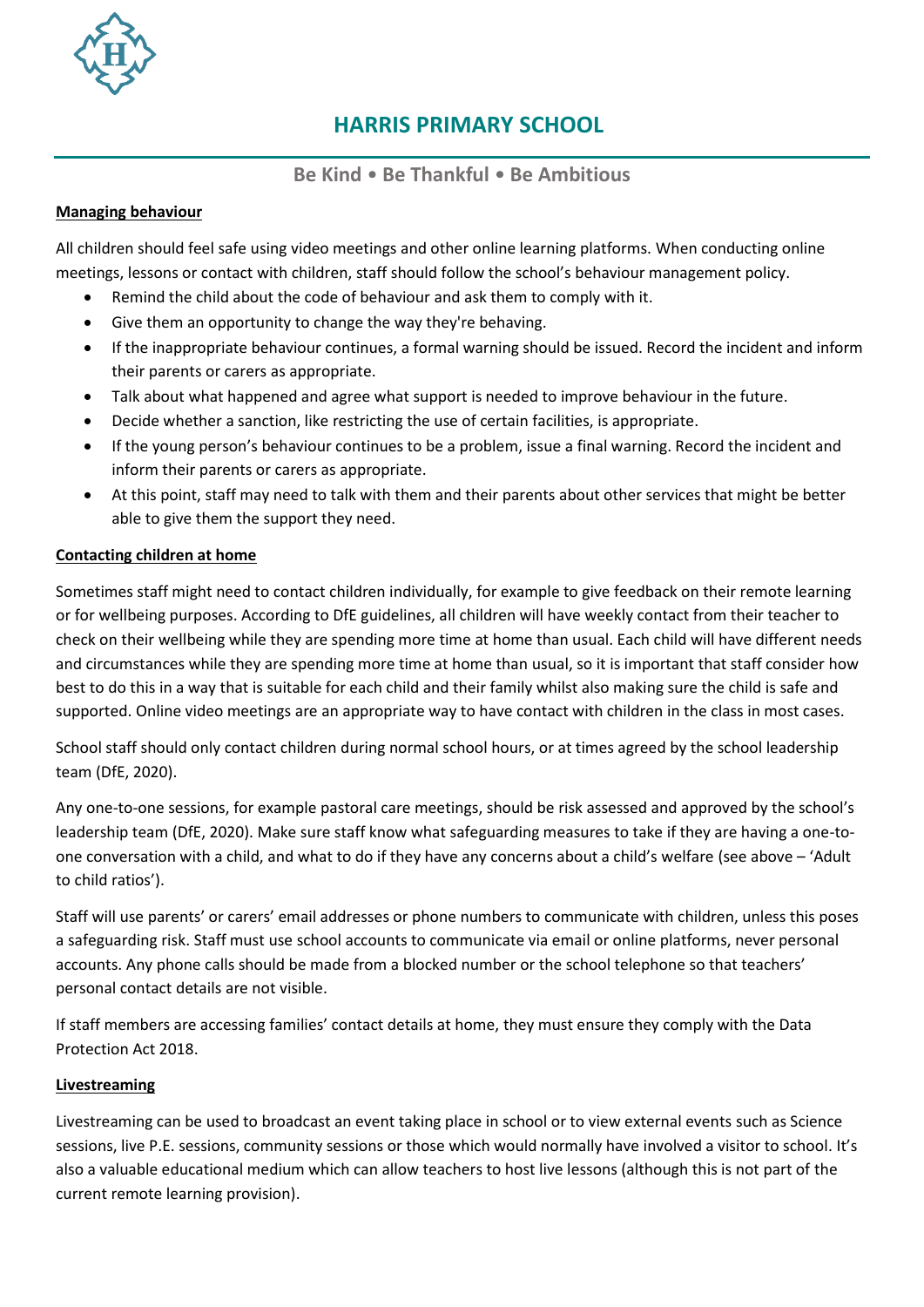

#### **Be Kind** • **Be Thankful** • **Be Ambitious**

To create a safe environment for children and young people when watching or engaging in a livestream, there are several things that should be considered.

Before starting any livestream, staff should remind children:

- Not to share private information.
- Not to respond to contact requests from people they don't know.
- Who they should tell if they see or hear anything upsetting or inappropriate.

#### *Hosting a livestream*

Hosting a livestream means any situation where the school instigates, publishes and is responsible for streaming online content. This includes livestreaming lessons, assemblies, announcements, activities, and if external visitors livestream on the school site.

- Consider which platform to use since free platforms such as YouTube or Facebook Live do not allow a host to restrict the audience.
- Consider inviting the audience to register to watch the stream and issue a log in and password if not using Google Classroom which is only accessible to those with logins.
- Staff should familiarise themselves with the privacy settings and know how to report any offensive or abusive content.
- The stream should take place in school time and on school premises and must be supervised by appropriate adults at all times.

#### *Joining a livestream*

If joining a livestream that is hosted by someone outside the school, it may be possible to participate through posting audio or written comments and liking or sharing the stream.

If joining a livestream:

- Be familiar with the type of content to be used in the stream and check it is appropriate and relevant.
- Check with the provider on how they will use the stream in future. For example, will it be kept for archive purposes and will it be broadcast as a recorded event?
- Remind pupils that any comments posted will be seen by others and cannot be edited or deleted and this can become a part of their digital footprint.

#### **What to do if there are concerns**

Understandably, remote learning involved an increased use of the internet, electronic devices and online platforms. Our Safer Internet Use and Remote Learning policy run alongside this policy, as does the Keeping Children Safe in Education document.

If an adult has any concerns about a child or young person, or about the way that another adult is behaving, then they should report this following the Harris Primary School [safeguarding procedures.](https://learning.nspcc.org.uk/safeguarding-child-protection/writing-a-safeguarding-policy-statement/) If an adult is concerned that a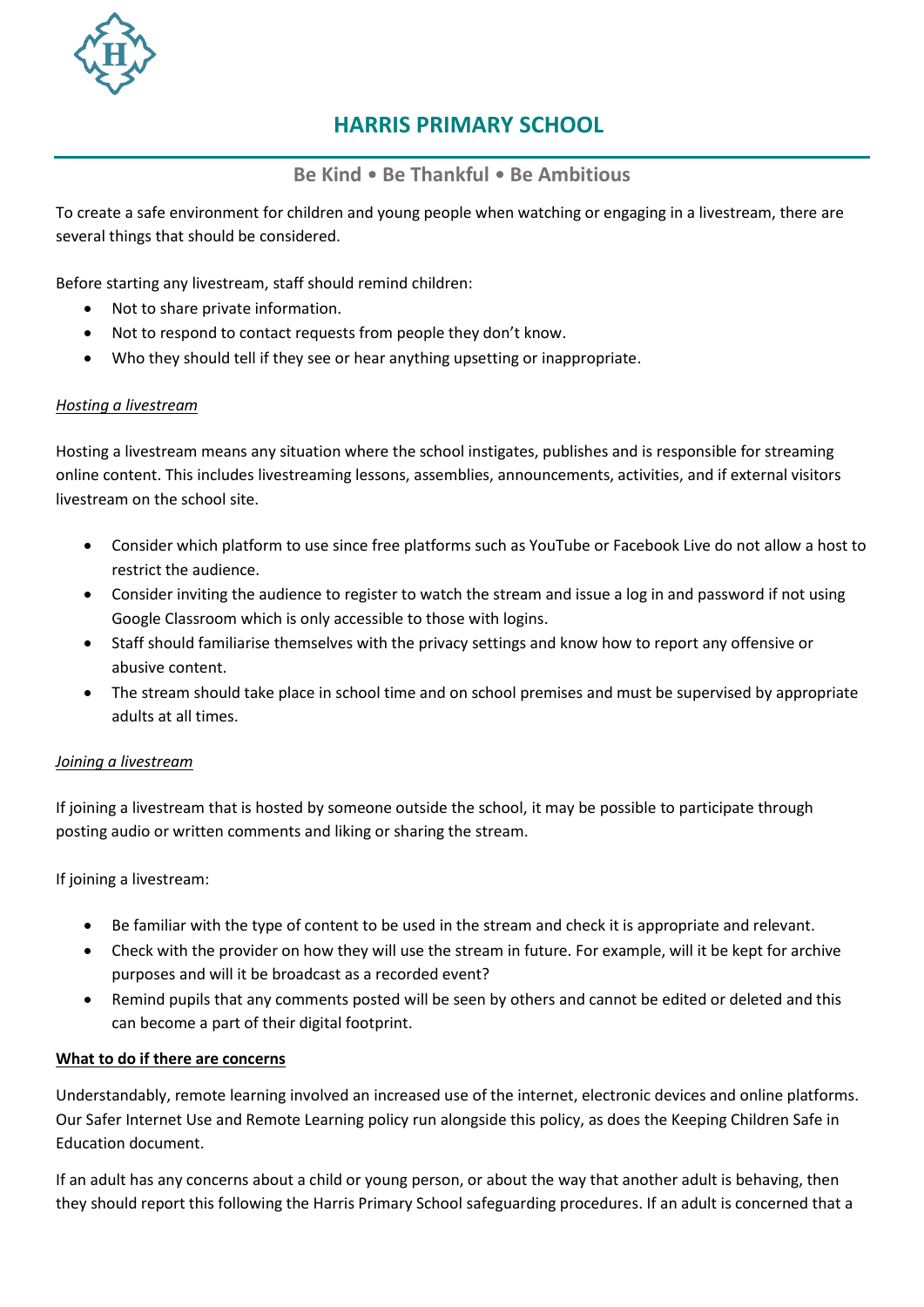

**Be Kind** • **Be Thankful** • **Be Ambitious**

child or young person's behaviour suggests that they may be at risk of significant harm or may present a risk to others, they must follow the Harris Primary School safeguarding procedures.

Staff should know and understand the school safeguarding procedures and know how to respond if a child tells them that something isn't right at home – this is especially salient when on a video or telephone call during which other adults may be present.

Any allegation that a member of staff or volunteer has behaved in a way that has harmed, or may have harmed, a child or young person will be taken seriously and dealt with sensitively and promptly.

#### **Impact:**

The impact of this policy is that staff, parents and children are protected from potential harm and all users of online learning resources and platforms are clear on how to stay safe, use the software appropriately and the children have freedom in this safety to learn, grow and develop through remote and blended provision.

Impact will be measured through regular reviews of this policy.

**Written by:** Mr. S. Baines

**Date of Review:** January 2022

**Date of Next Review:** January 2023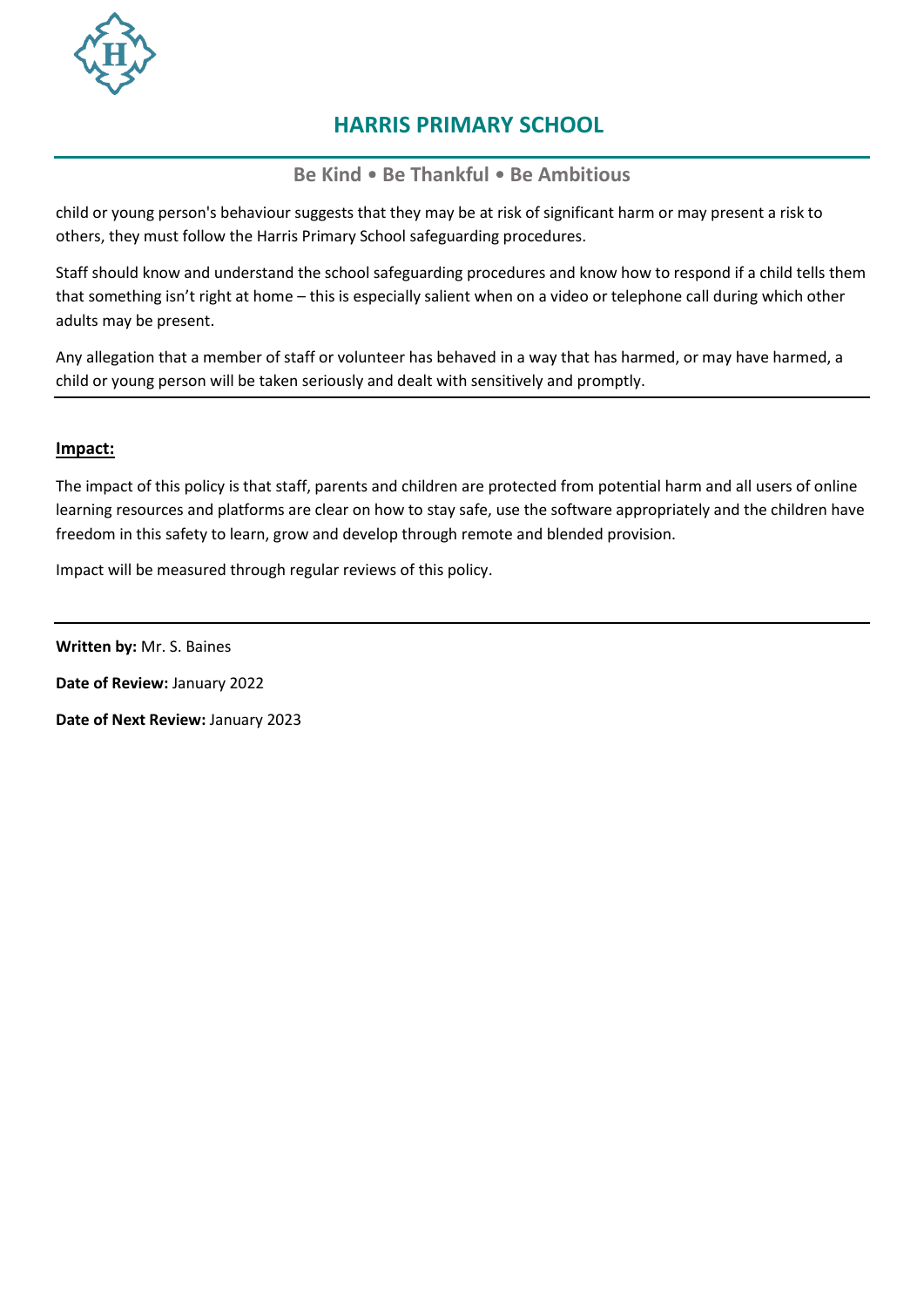

**Be Kind** • **Be Thankful** • **Be Ambitious**

## **Online Meetings Expectations**

### **Parents**

- By accepting and joining a meeting, with parental/carer responsibility, you agree to the terms set out in this document.
- Parents/Carers will not make any recordings of the session.
- The meeting ID is to remain confidential and not be shared to anyone that it was not designated to.
- Recording, photos or screenshots of the online meeting by participants are not permitted.
- The child's log in name should remain as it was set up by the school on Google Classroom. Online meetings are not intended for use by individuals under the age of 16, unless it is through a school subscriber or supervised by an appropriate adult.
- Online meetings should be accessed by a device in an appropriate location in the home. If this is a bedroom, it should not be in bed. If this is in a communal area, parents/carers should be aware of the backdrop and background sounds to ensure there are no additional distractions taking place.
- The content of each session in confidential.
- A parent/carer can be present with the child during the session but should be mindful of distracting from the meeting purpose. Other members of the household should not be visible or audible during the session.
- Parents/carers must dress in appropriate clothing and use appropriate language at all times during an online meeting session.
- Parents/carers should not interact during children's meetings unless invited to by the session leader. However, they may contact the teacher after the session if there are concerns or questions.
- Parents/carers should ensure that the camera function is switched on during meetings unless asked to do otherwise. If you are uncomfortable with this, or it is not working, the class teacher should be contacted directly to discuss.
- Parents/carers should make their children aware of the expectations for online meetings.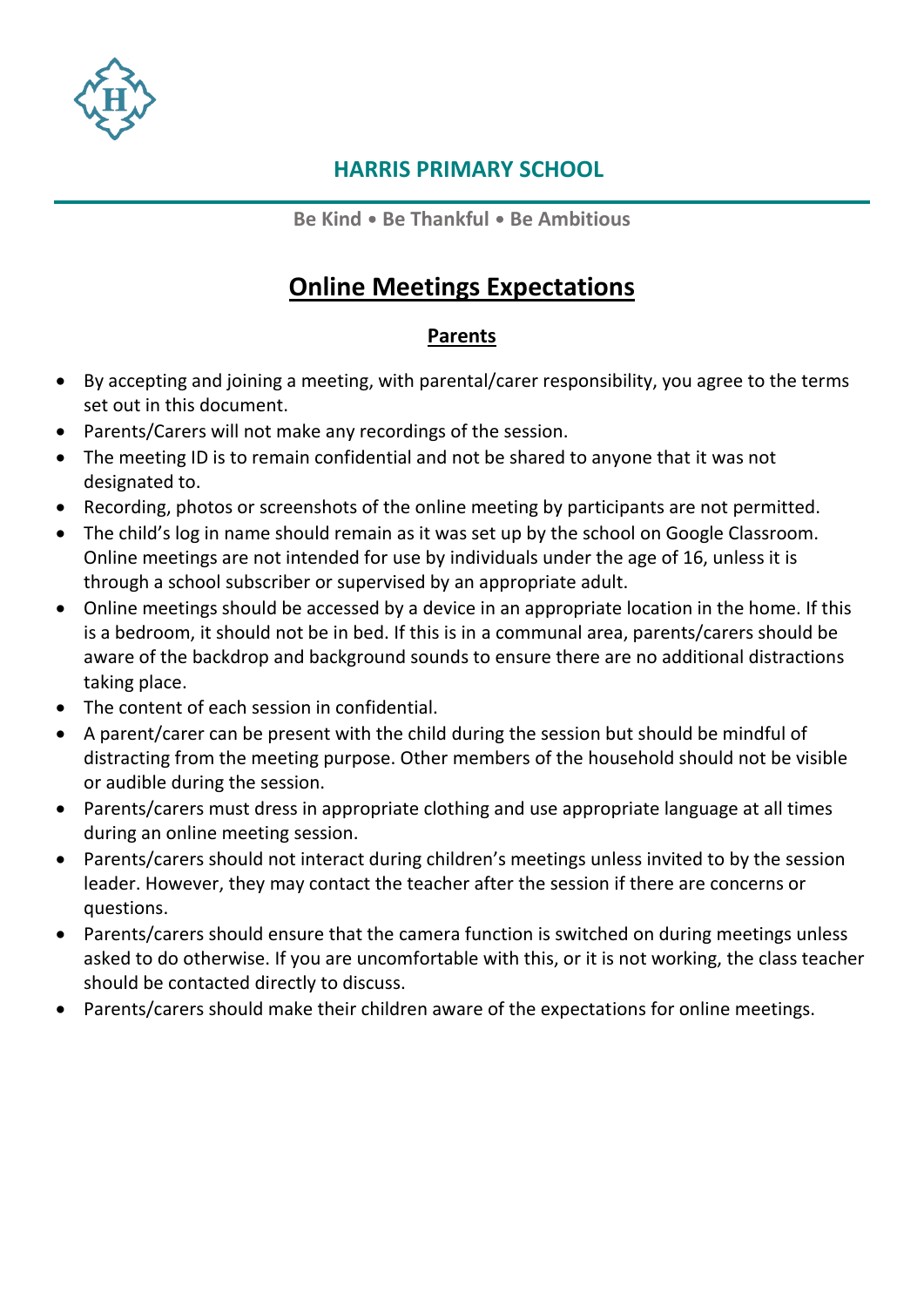

**Be Kind** • **Be Thankful** • **Be Ambitious**

## **Online Meetings Expectations**

### **Pupils**

- Online meetings are sessions with the class and the teacher so pupils should be aware of the following ground rules.
- You should be muted unless asked to unmute yourself.
- You should be dressed suitably for the meeting this means no pyjamas, dressing gowns, or anything which would not be worn in school (does not need to be school uniform).
- You should not 'present' or share your screen in online meetings unless you are asked to by your teacher.
- TVs, computers, mobile phones and other electronic devices (apart from those used to access the meeting) should be switched off or out of reach to concentrate and get the most out of the session.
- You should have your normal background, rather than a virtual background, unless told otherwise.
- You need to be aware of what is going on behind you and background sounds in meetings so that there are no distractions taking place.
- You should only have the meeting screen active during the session. No games being played at the same time.
- You should be sitting up and stay in your seat (and not swing round in swivel chairs) when the teacher is speaking. The teacher may ask you to complete activities which involve being up and about – that's OK.
- There should be no instant messaging in the 'chat' function unless you are told otherwise by your teacher.
- You must not record online meetings under any circumstances. You must not take photographs or screenshots of the meeting through the use of any browser extensions, recording software or mobile phones.